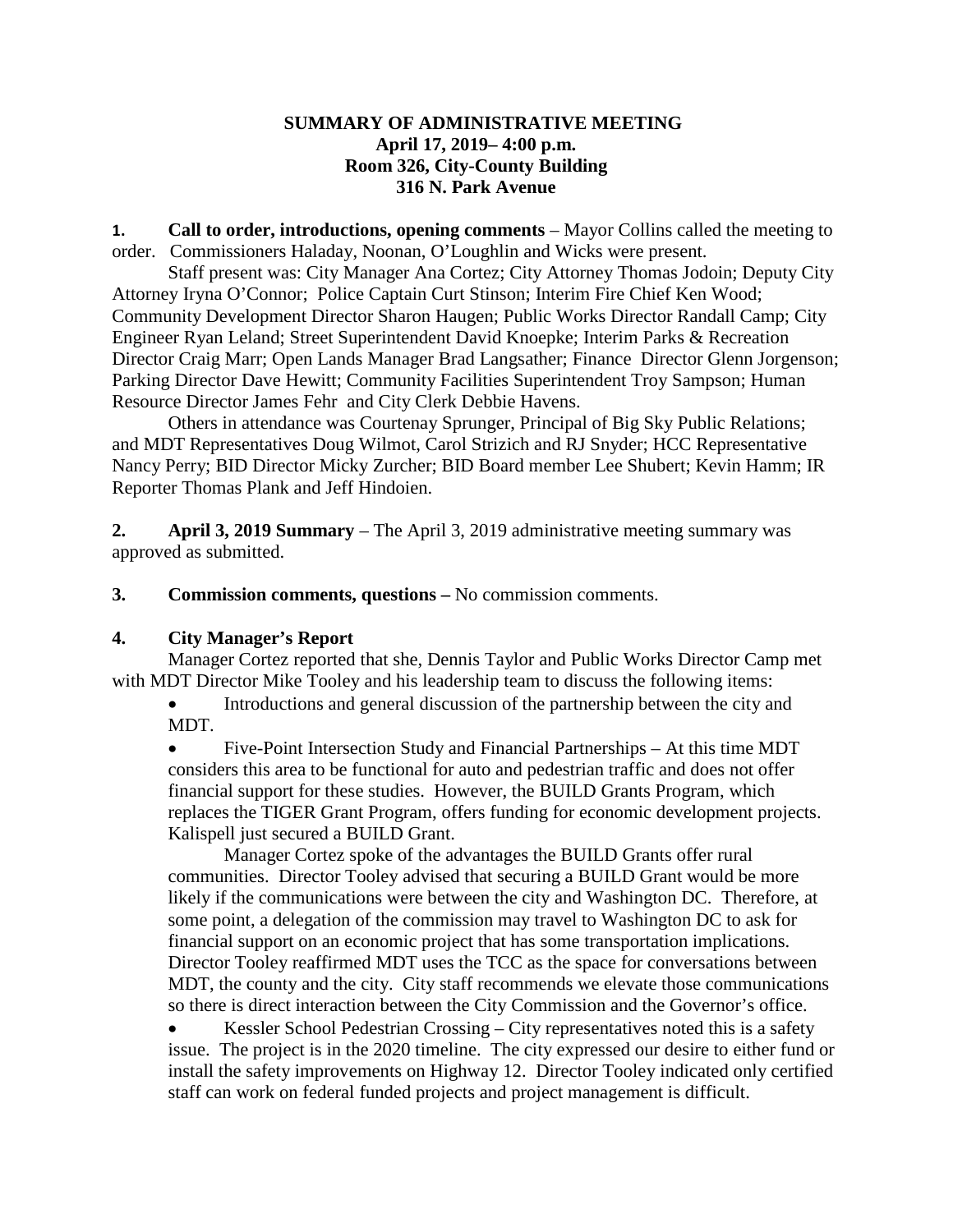14<sup>th</sup> Street Traffic Light - MDT indicated this project is budgeted for 2020. Given where these two projects are it was determined it would be best for MDT to continue to do the work.

• Assess the feasibility of a policy space and the creation of a policy space to be shared between the city and MDT Executive Leadership teams.

Manager Cortez referred the commission to the "yellow card" in their packet that listed all the public communication opportunities there will be to discuss the new parking equipment that will be installed downtown.

Commissioner O'Loughlin commented it would be beneficial to have further conversations with MDT. Staff and the commission can have a follow-up conversation on what structure makes the most sense. She also suggested including the Montana League of Cities and Towns and others in the conversation.

Commissioner O'Loughlin commented in light of the conversation staff had with Director Tooley, should we consider scaling back the scope of the project; do we need to include the expanded scope recommended by MDT. Does the city need to rethink about the substantive scope of the study as it relates to economic development piece of this or do we feel the scope of the study we have in place will give us what we need to obtain federal funding. Manager Cortez stated staff would provide answers to Commissioner O'Loughlin's questions at the April 22 commission meeting.

Commissioner Wicks stated she attended the MBAC meeting and there was discussion on the five-point study and it sounds like there may be a few economic development projects that are being discussed that may utilize the five-point study. She then asked when the study would be complete and that we know what is going to happen with the traffic flow.

Commissioner O'Loughlin noted Mayor Collins had the opportunity to meet with Director Tooley to tour the area near Kessler School and asked him for his feedback regarding the safety issue on Euclid Avenue. Mayor Collins stated he met with Director Tooley who saw first-hand the safety issues and indicated the project would be looked at for the summer of 2019. He is surprised that the project is being put back to 2020 and asked MDT Representative Wilmot how the city commission could request this project be put on an accelerated timeline. Mr. Wilmot gave an overview on how the beacon crosswalk project is moving forward and he will carry the message back to Director Tooley.

Mayor Collins commented this should not be a reactionary project; it is a safety issue. Commissioner Haladay noted NMTAC has a video of students trying to cross the street and teachers having to assist them to get safely across Euclid Avenue. It is a terrifying situation for school children. Commissioner Noonan stated thinking that someone has to get hurt before this project can move forward is a scary thought.

**A. Custer Avenue Project Update** – Manager Cortez introduced Courtenay Sprunger, Principal of Big Sky Public Relations and MDT Representatives Doug Wilmot and RJ Snyder.

Project Manager Snyder gave an overview of the Custer Avenue Project, what has been completed and an estimated timeline for the project to be completed. Mr. Snyder spoke of the project being complicated due to all of the underground utilities and the possibility of having to re-locate the Yellowstone Pipeline and the wetlands in the area. The draft design of a typical section is anticipated to be completed by the end of 2019.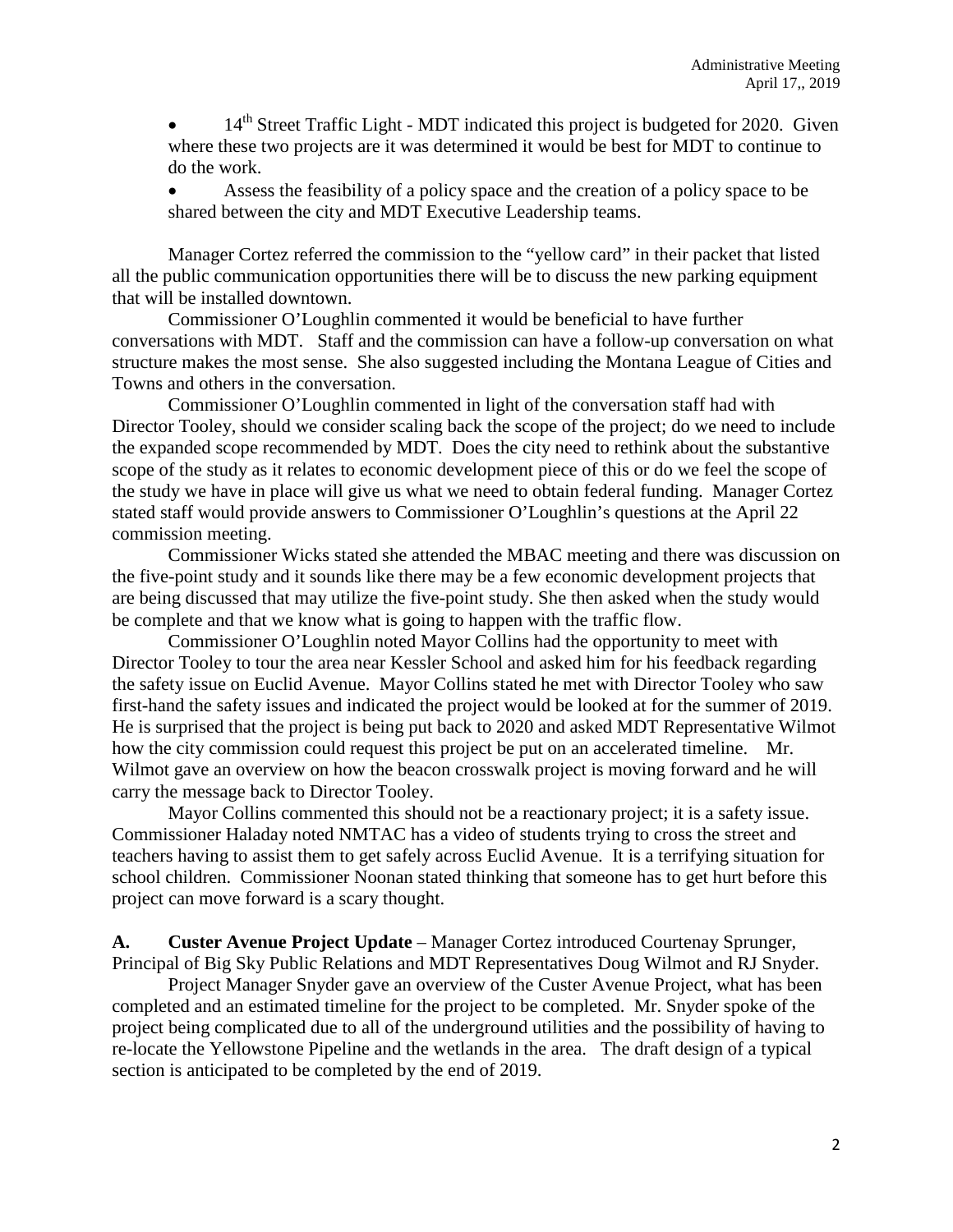MDT Wilmot concurred with Mr. Snyder's remarks and noted at this time a couple of options are being looked at; expanding Custer Avenue to five-lanes with a center turn lane with signals or four-lanes with round-abouts. The city will be heavily involved with the project. There has been and will continue to be public meetings and the goal is to begin construction in five to six years.

MDT Representative Strizich spoke on the funding for the project and the action taken by the TCC to move this project forward.

Commissioner O'Loughlin asked when the project would be completed. Project Manager Snyder stated once construction begins, it would be two years. However, if it is constructed in phases, it will be longer. He again stated it would be five to six years before construction begins and noted MDT has not yet acquired all of the right-of-way and not all of the funding has been secured. MDT Representative Wilmot added a five-year schedule is typical for a normal project; however, this is a complex urban project. A bigger factor is that not all of the funding has been secured and the project is currently estimated between \$21-28-million dollars, including \$6million if the pipeline has to be moved. Construction could begin in 2023; however, may need to be completed in phases.

Commissioner Haladay stated in regards to the costs, when this was put in the Long-Term Transportation Plan, Appendix F anticipated costs of \$7.5 million. How did we miss this so atrociously; he understands the costs go up and the pipeline is an added cost; but we missed it by 100%. MDT representative Carol Strizich explained how the construction project may have been estimated; however, it did not include the design and moving of utilities. She did not recall if other phases were included in the original estimation. She would have to look at the original costs estimate, as it may not have included everything.

Commissioner Haladay referred to the traffic impact study and noted the Custer Avenue project does not include any improvements to the "choke points" adjacent to Custer, including Henderson Avenue, Green Meadow Drive, Benton Avenue. Mr. Snyder stated the traffic study did not include impacts to the "choke points".

Commissioner Haladay stated at the time, the majority of the city commission opposed this project on the points of building Custer Avenue and not addressing the other major traffic issues. The commission just talked about the pedestrian crossing at Kessler School and noted Custer Avenue has two schools on it. Traffic will drive 45-50 mph; this was a dangerous idea for non-motorized traffic. There is going to be a mega highway in the center of residential area with two schools.

Project Manager Snyder stated MDT has looked at some hypothetical scenarios and they will work with city staff on alternative design options for non-motorized transportation.

Commissioner O'Loughlin asked if the Custer Avenue project would come back to the city commission for any further action. Commissioner Haladay stated we were told the city can comment, but the city commission will take no further action. MDT Representative Wilmot commented the city is one of the key stakeholders and throughout the process, there will be public comment. In his opinion, the city is as an important partner as MDT.

Commissioner Noonan thanked MDT representatives for attending the meeting. He noted National Avenue is another feeder street onto Custer Avenue that has problems. Is it the assumption not only the funds that have been accumulated but also the funds across all the years up until the project is completed will go to the Custer Avenue project. MDT Representative Strizich concurred and noted the only way to move the project forward, there had to be a completed funding package and explained what was included in the package.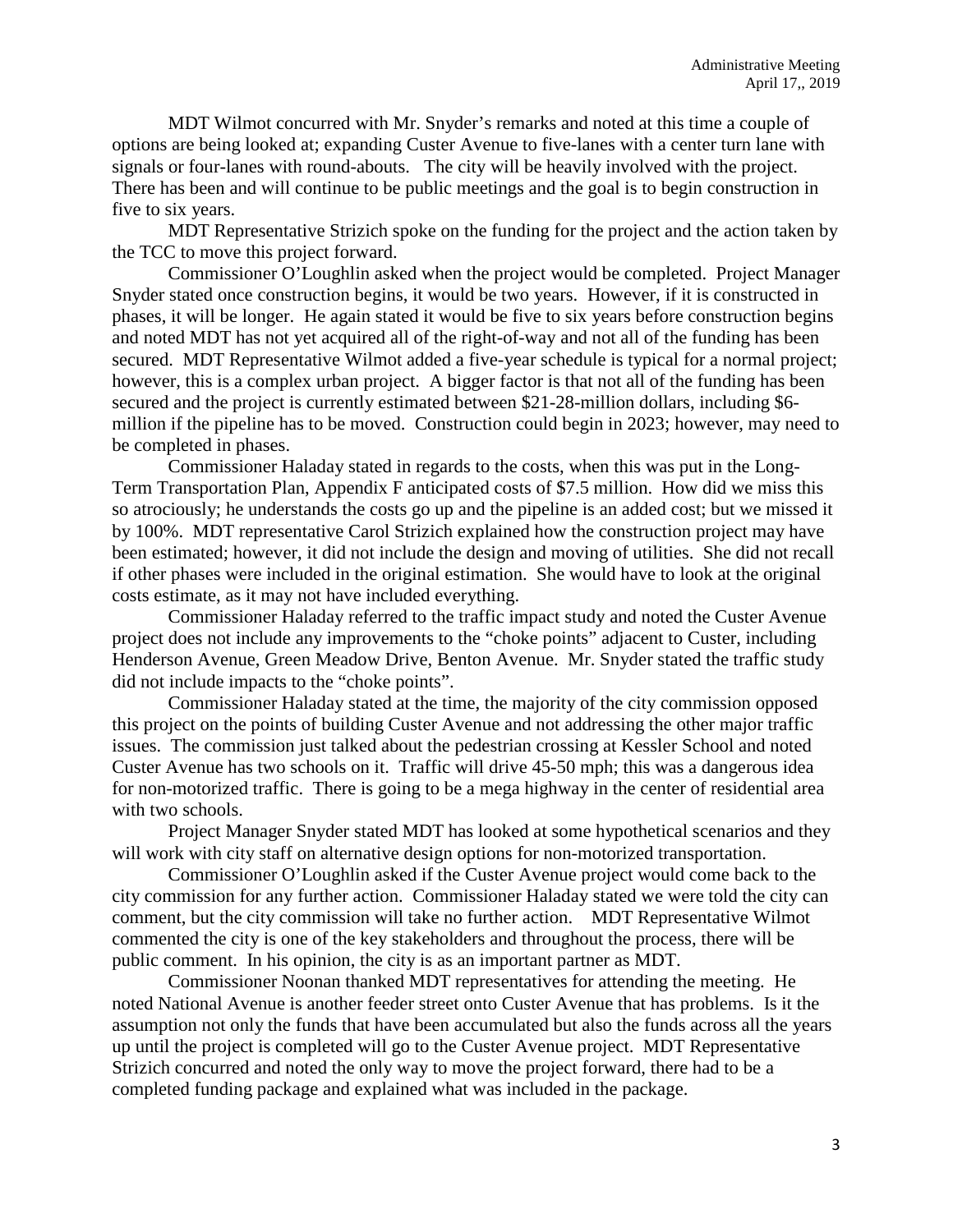Manager Cortez stated for the record that the Custer Avenue Project is estimated to be a \$30-million dollar project with a completion date of 2025. MDT representatives stated they cannot state what the final cost will be until the project is designed. If the design is complete and the funding is available, construction may begin in 2025.

Commissioner Haladay asked what if there is not funding available when the project is ready to move forward. MDT representative Wilmot stated MDT would advocate doing the project in phases.

Further discussion was held on what funding is currently available and what sources are contributing to Custer Avenue, including the urban funds and borrowing forward

Manager Cortez again stated the estimated cost is \$28 to \$30-million with no completion date as it depends on the funding. Manager Cortez stated up to \$17-million might be able to be borrowed. MDT Representatives Strizich clarified with the current funding and what is accumulated by the time the construction begins, which is projected to be 2023, and five years of borrow, the total of urban funds would be approximately \$17-million. MDT Representative Wilmot stated currently the project is estimated between \$21 and \$28-million, which includes the relocation of the pipeline. At this time, there is \$6-million available. Manager Cortez stated the concern is the city cannot use any urban funds while we are putting it away for a project that is not a city priority.

Commissioner Haladay stated it is frustrating as the city was concerned at the time that we only had \$3.5-million in the bank and we were moving forward with a project estimated at \$7.5 to \$9-million.

Commissioner Wicks stated she appreciates the update; however, the city commission did not prioritize this project, there is not adequate funding and as of today, we do not know what the project will look like. Why are we moving forward and who is moving the project forward. MDT is moving forward and will re-engage the city and county and present the information that is available. The comments received today from the commission, will go through the design process. The whole purpose of design is to get information.

Mayor Collins asked is this the same information the commission received on the original project. Commissioner Haladay asked if the city looked around today and decided we are not being good stewards of urban funds, could the city shut the project down. Manager Cortez stated the commission could direct her to look into the matter to see what options may be available.

Commissioner O'Loughlin stated she would like to have a follow-up conversation with staff on this project and possibly pull in the TCC and county.

**B. Business Improvement District 2020 Strategy –** Manager Cortez referred the commission to the handout that included the following items:

- **BID Goals**
- **City Goals – Downtown Master Plan**
- **BID Policy Direction**
- **City and BID Pilot: Project Renaissance**

Manager Cortez reviewed the information in the handout and spoke on the individual bullet points. BID Director Zurcher spoke on the following goals of the BID:

- Improve downtown property values
- T do so through events, streetscape, maintenance, programs
- Principles: Walkable, connected, desirable, alive, convenient.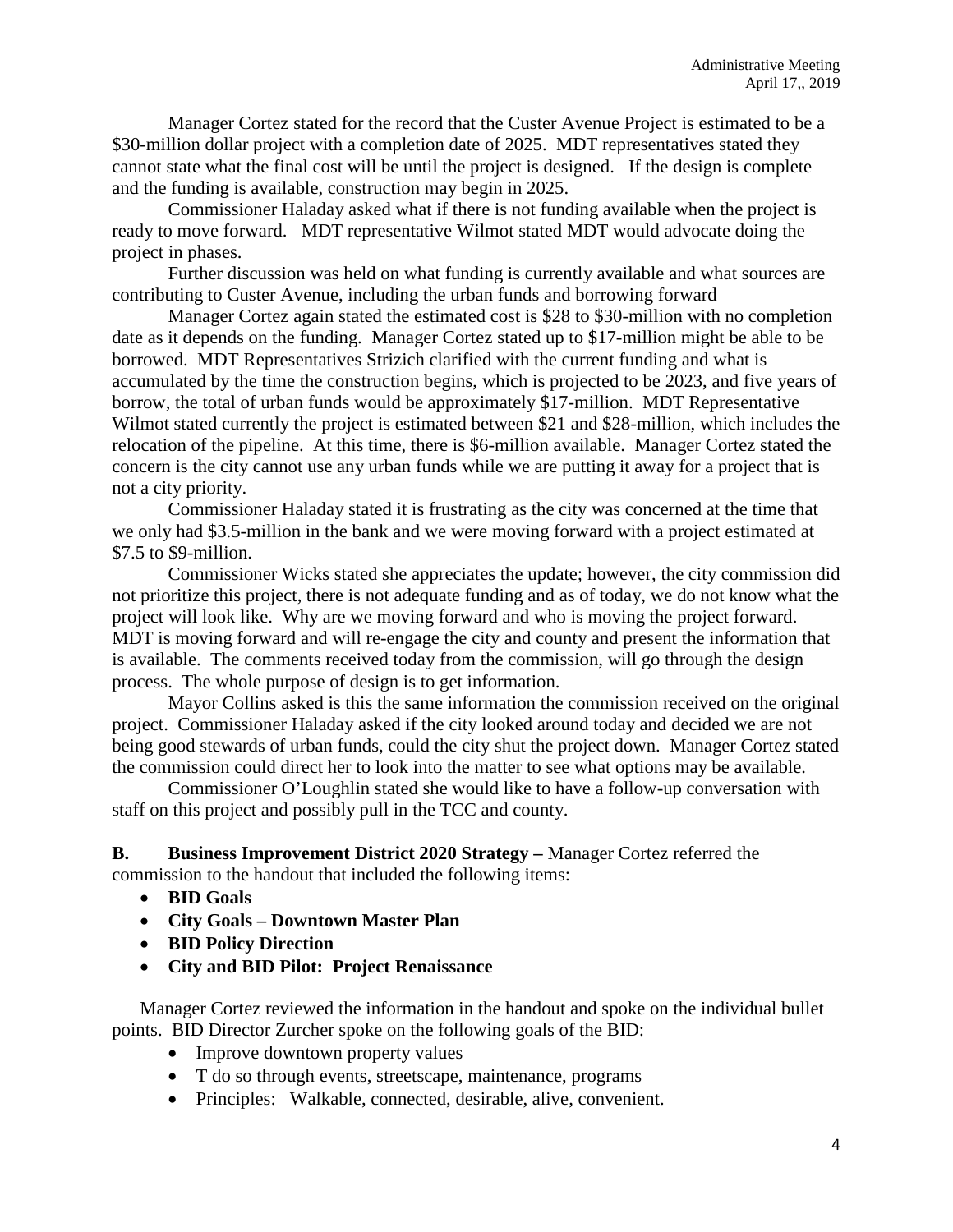Commissioner Noonan asked BID Director Zurcher if she and the BID Board are comfortable with the proposal. Director Zurcher stated the financial situation has yet to be presented to the BID Board. The next BID meeting is May 9 and she will present it to the board. Director Zurcher also stated she believes the proposed project will work and will be a good partnership between the city and the BID.

Mayor Collins called for public comment, none received.

Commissioner O'Loughlin stated this is a good idea and asked Manager Cortez to keep the commission posted on the conversation with the BID Board. We need to make sure it works for both parties.

## **5. Department Requests – No items to discuss**

#### **6. Department Presentations**

**Finance Department – Fiscal Year 2020 Budget** - Finance Director Jorgenson referred the commission to the handout and asked for commission comments/questions on the following: **External Organization Budgets**

IT&S Security/Upgrades/Capacity Building - \$93,000 – no questions

Community Service Program – no change being requested – no questions

Humane Society  $-5\%$  increase – commission consensus with 5% increase

Historic Preservation Program - no increase – County is okay with the City's \$20, 000 – no questions

 $HCTV -$  extension of contract for one-year and will align with county contract  $-2\%$  increase – Commissioner O'Loughlin asked how much does the city contributes versus the county. Finance Director Jorgenson stated the city contributes approximately \$20,000 more than the county.

MBAC –no change – no questions

# **General Fund External Organization Donations**

Benton Avenue – not requesting support

Helena Friends of Pets – requesting \$10,000

Wild About Cats – requesting \$5,000

Commissioner O'Loughlin asked if FY19 was the first year the city contributed to Wild About Cats. Director Jorgenson stated yes and explained originally it was Helena Friends of Pets; however, Wild About Cats split from the organization to create their own. Commissioner Haladay stated with the recommended change of funding for FY21; he would support leaving both requests status quo for FY20. Commissioner O'Loughlin stated she would support giving each organization what they received last year, \$3,500.

Commissioner Noonan stated he would support a small increase for each organization.

Commissioner O'Loughlin asked if there was additional information on the services provided by these two organizations. Manager Cortez responded Helena Friends of Pets brought in veterinarians that comes to the facility to spay/neuter and donates a portion of their services. Finance Director Jorgenson noted Wild About Cats provide vouchers for services.

Commissioner O'Loughlin asked if either organization submitted a budget on where the revenue comes from and the expenses. Director Jorgenson stated both indicate that both organizations show they spend what they receive.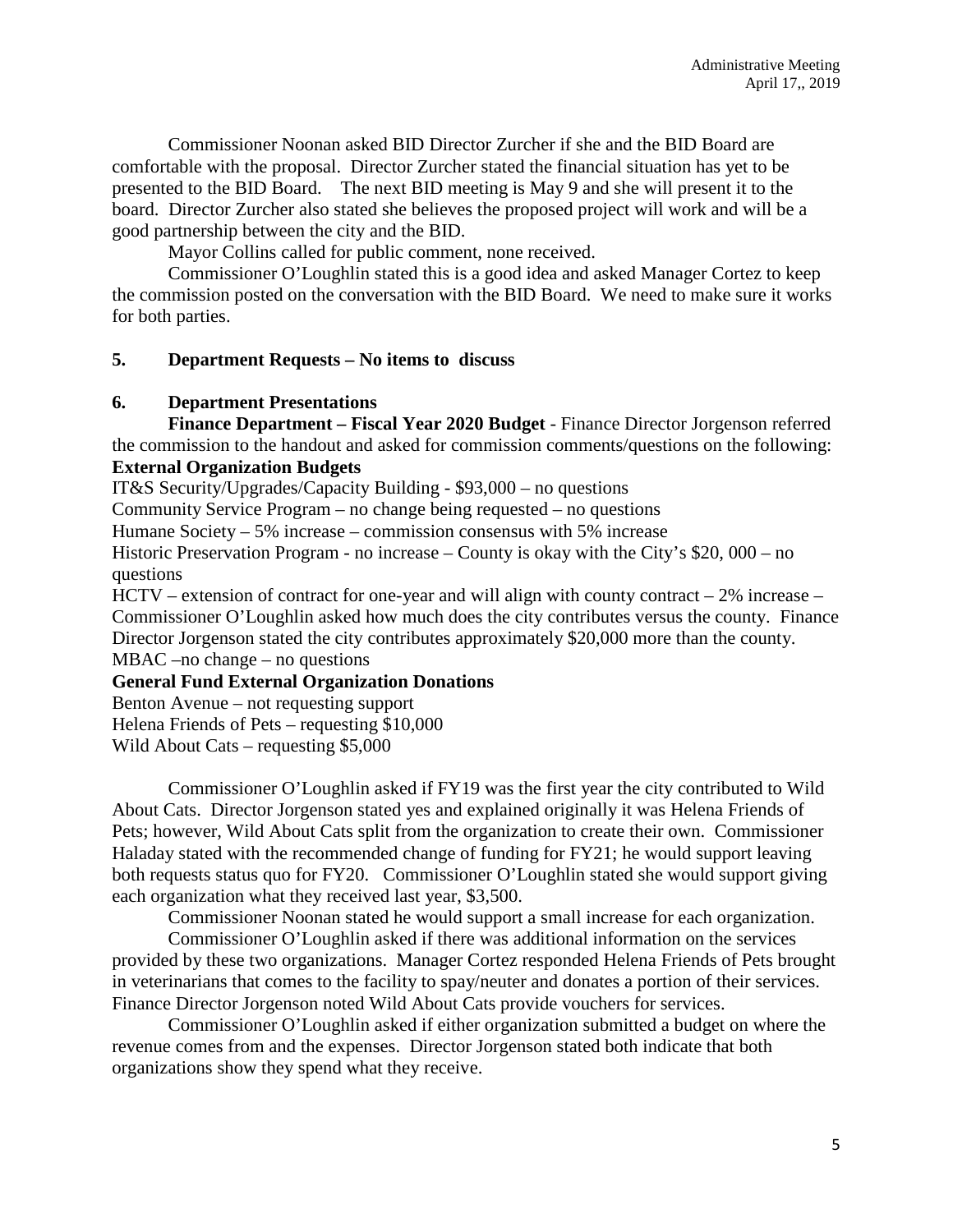Commissioner O'Loughlin stated she would not support increasing the FY20 budget; especially since the process is going to go to an RFP process for FY21.

Mayor Collins stated he would support increasing each budget by \$1,500. Commissioner Noonan suggested giving Helena Friends of Pets \$5,000 and Wild About Cats \$4,500.

Commissioner Haladay stated he would leave funding status quo at this time. He asked that this be brought back for further discussion. Manager Cortez concurred and noted staff is not asking for a decision at this time.

## **General Fund External Organization Contributions**

Sun Run – no change, commission consensus with  $$1,000$ Symphony Under the Stars – no change, commission consensus with \$5,000.

Manager Cortez noted staff is proposing a competitive process to secure city funds; "Notice of Funding Availability" (NOFA). The proposed process has clearer transparency and any non-profit can apply. A letter would be mailed to all entities explaining the new process. There was commission concurrence to proceed. Commissioner O'Loughlin asked, as an example, would HCTV and Lewis & Clark Library have to submit a letter for their funding and who would receive the letter. Manager Cortez stated smaller non-profits would receive the NOFA funding letter. She then noted HCTV has a contract with the city and stated a contract would be signed with any organization receiving funding. She then commented recently there was a conversation with the Ambulance Board in which the city and county indicated that particular contract was awarded 20-years ago; it is time to reconsider the contract. She noted the outcome might be the same; however, that is not the point. The point is we are stewards of public funds and have to be transparent and show evidence we are monitoring the work. With HCTV, we will issue a Request for Proposals (RFP) specifically requesting services pertaining to the broadcasting of our public meetings. Again, the outcome may be the same.

**Parks & Recreation - Urban Forestry and Open Lands Assessment** – Interim Parks & Recreation Director Marr referred the commission to the Parks & Recreation Assessments handout and reviewed the following bullet points:

- Policy Framework: Assessment for Urban Forestry and Open Lands
- Urban Forestry Assessment Proposal FY2020 Assessment increased in 2014 to \$1.75/month
- Current Revenue and Proposed Increase Monthly increase per parcel of \$1.50; would fund 4.15 FTE for FY20 (increase of 1.75 FTE);
- How Did We Calculate the New Rate
- Open Lands Assessment Proposal for FY2020 Assessment increased in 2015 to \$20.00 min/parcel. Recommendation of \$.75 monthly increase per parcel; would fund one FTE and four seasonal staff.
- How Did We Calculate the New Rate
- Projections
- How Do We Compare with other Cities.

Commissioner Noonan asked with the proposed increase, would there be an increase with the number of trees that would be planted. Director Marr stated the plan is to remove some of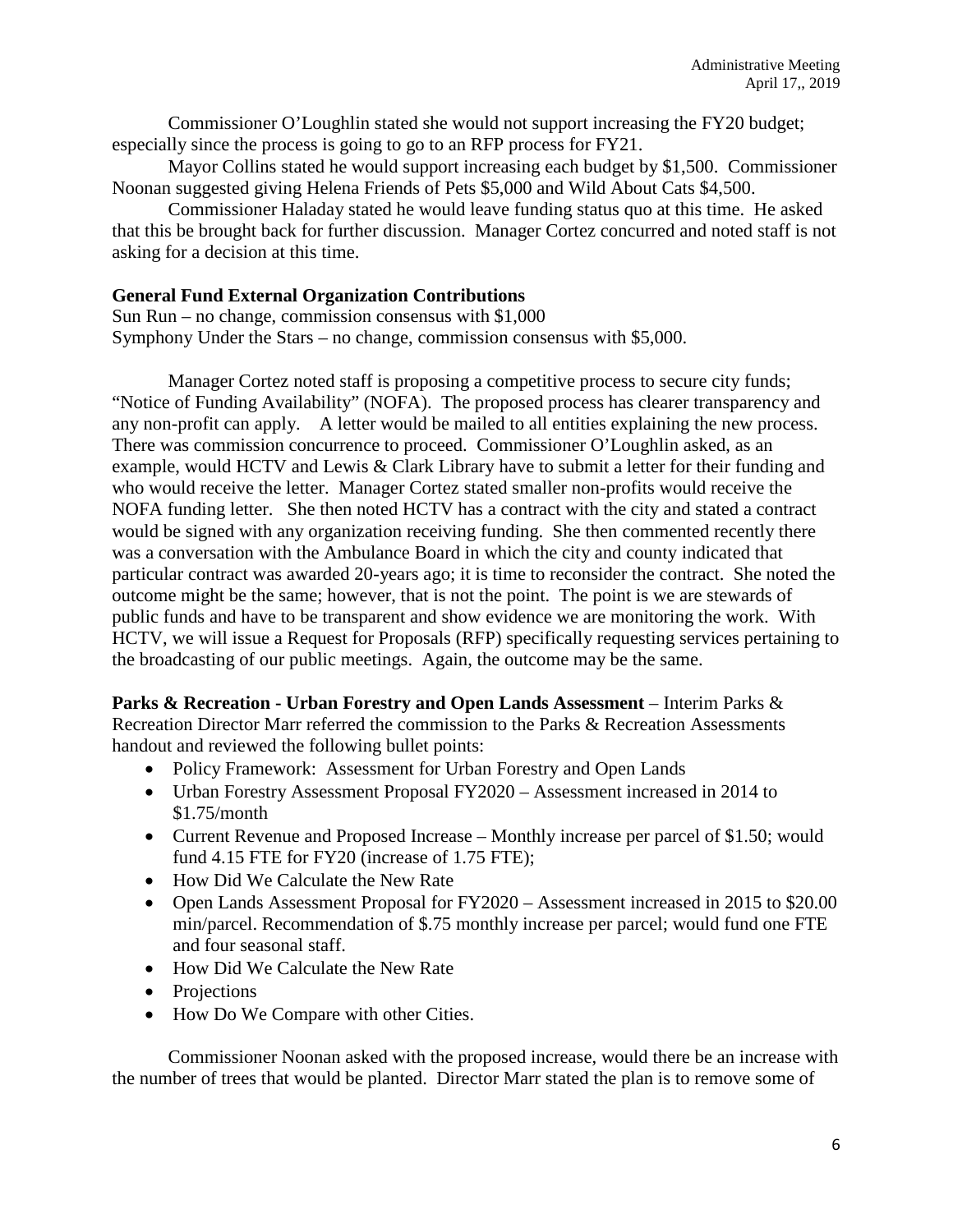the green ash trees and replace them with a diversity of species. Commissioner Noonan stated he would support the recommended increase of \$1.50 per month.

Commissioner O'Loughlin referred to the addition of 1.75 FTE on the ground and asked what that means for the number of trees being removed and planted. Director Marr stated it could potentially double the work capacity.

Commissioner Haladay stated the Open Lands proposal makes sense to him and noted it helps to talk about what people are getting for this assessment.

Commissioner Haladay asked in regards to the increase on the parcels, did we run the numbers of what the increase would be if we did not put it on the base rate but instead obtained it off the square footage multiplier(impervious area) and what would be required for that increase. Commissioner Haladay would like to see the numbers for both the base rate and impervious areas. The numbers make sense just how we get there is the question. Commissioner O'Loughlin concurred with Commissioner Haladay request and comments. Manager Cortez stated staff would make that part of the presentation when they bring it back before the commission.

Commissioner Noonan asked if HOLMAC going to remove the bike jumps. Manager Cortez stated any changes to open lands would be made by the commission, not staff or committees.

Director Marr clarified the jumps that were being discussed for removal are not official jumps and are along Davis Gulch. At this time, nothing will be done until further direction.

Commissioner O'Loughlin commented the current revenue funds one full time and four seasonal staff and asked if we also have contracted services. Director Marr stated yes, both the forestry and weed management is paid through contract services. Commissioner O'Loughlin noted any new project needs to be factored into the proposal. Director Marr stated those projects are factored in the proposed increase. However, new acquisitions are not factored into the budget. Commissioner O'Loughlin asked if the proposed budget include the traffic calming on Beattie Street. Director Marr stated there is no specific recommendations for traffic calming in the proposed budget. Commissioner O'Loughlin stated the commission is interested in some traffic calming measures. Engineer Leland stated the traffic calming was recommended for bulbouts and additional signage at Clinton Park. Staff will continue to work on a recommendation and bring it back for commission discussion/decision.

Manager Cortez stated there would be different projects from year to year; the goal is to capture revenue for these types of projects.

**City Attorney – Update on the USFS Tenmile Lawsuit** - City Attorney Jodoin reported he is still looking for an outside attorney to work on the USFS Tenmile lawsuit. He will keep the commission updated.

**7. Committee discussions** 

Helena Citizens Council – No report

**8. Review of agenda for April 22, 2019 Commission meeting –** No discussion held.

**10. Public comment –** Roberta appeared before the commission to request the city's support to change Columbus Day to Indigenous Peoples Day. Commissioner O'Loughlin stated she has had a conversation with another citizen asking the city to pass a resolution in support of the